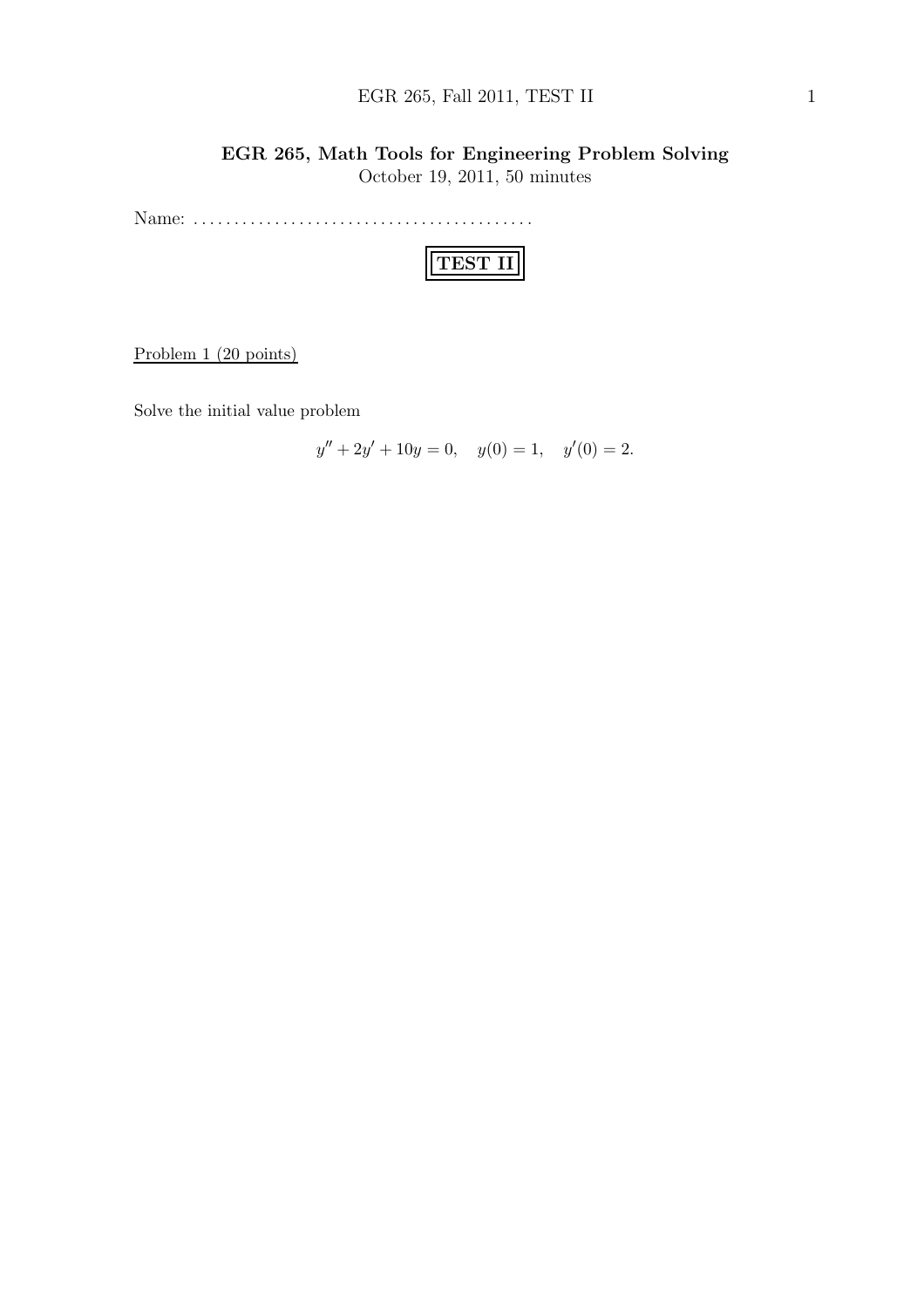# Problem 2 (20 points)

Find the general solution of

$$
y'' - 4y' + 4y = 5x.
$$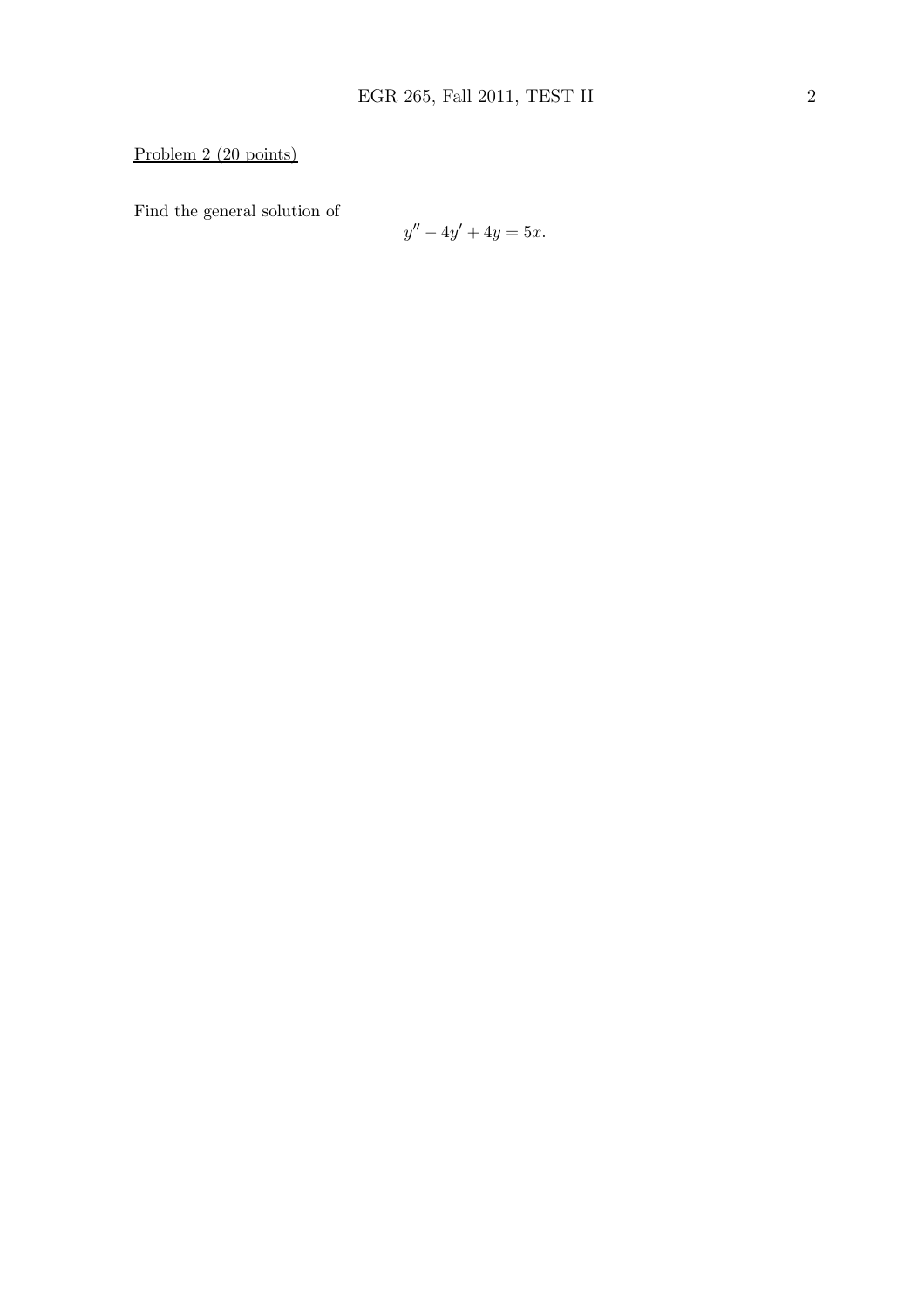### Problem 3 (20 points)

Find the general solution of

$$
y'' - y' - 2y = 5e^{2x}.
$$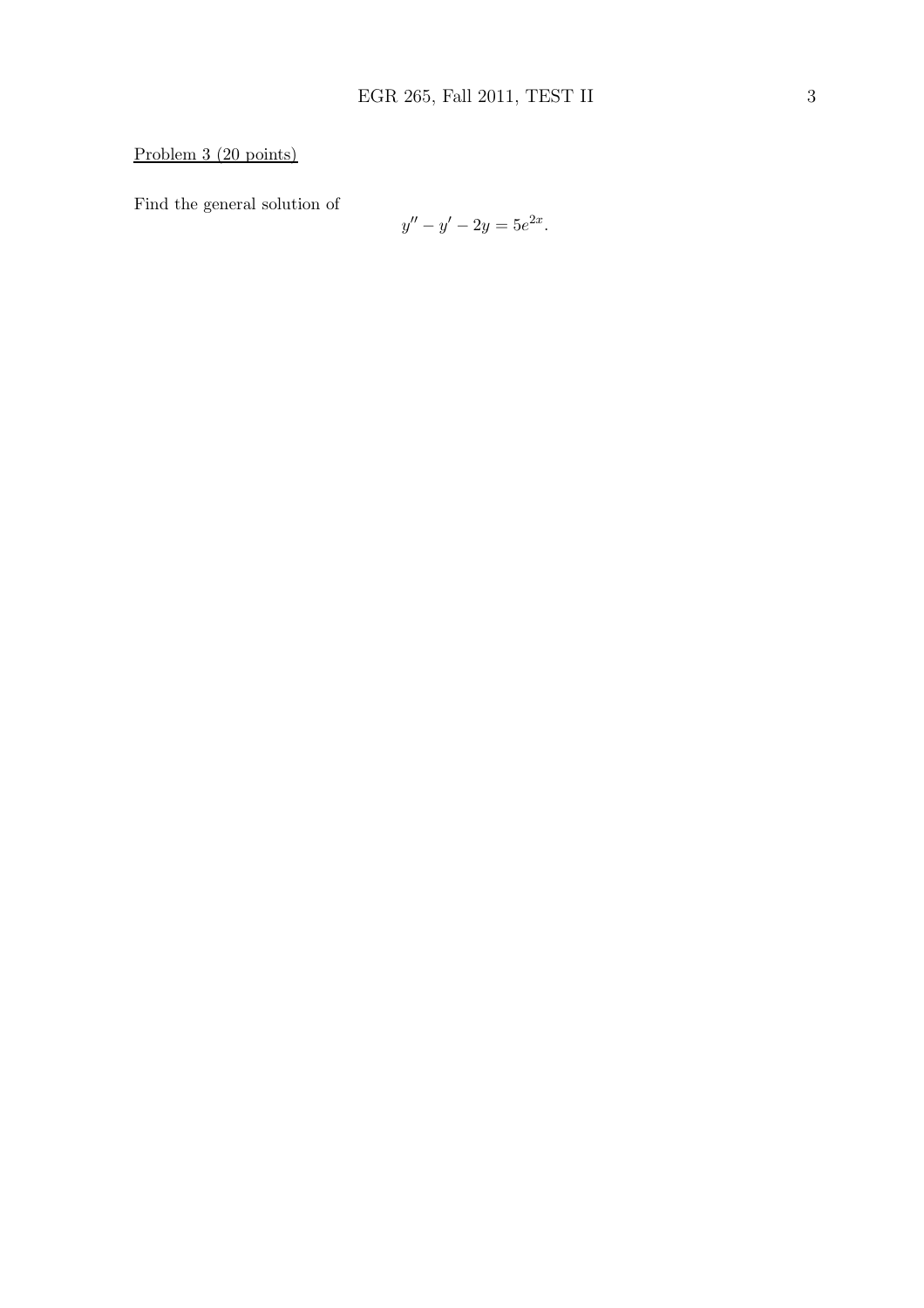# Problem 4 (10 points)

Find the general solution of

$$
y''' + 2y'' + y' = 0.
$$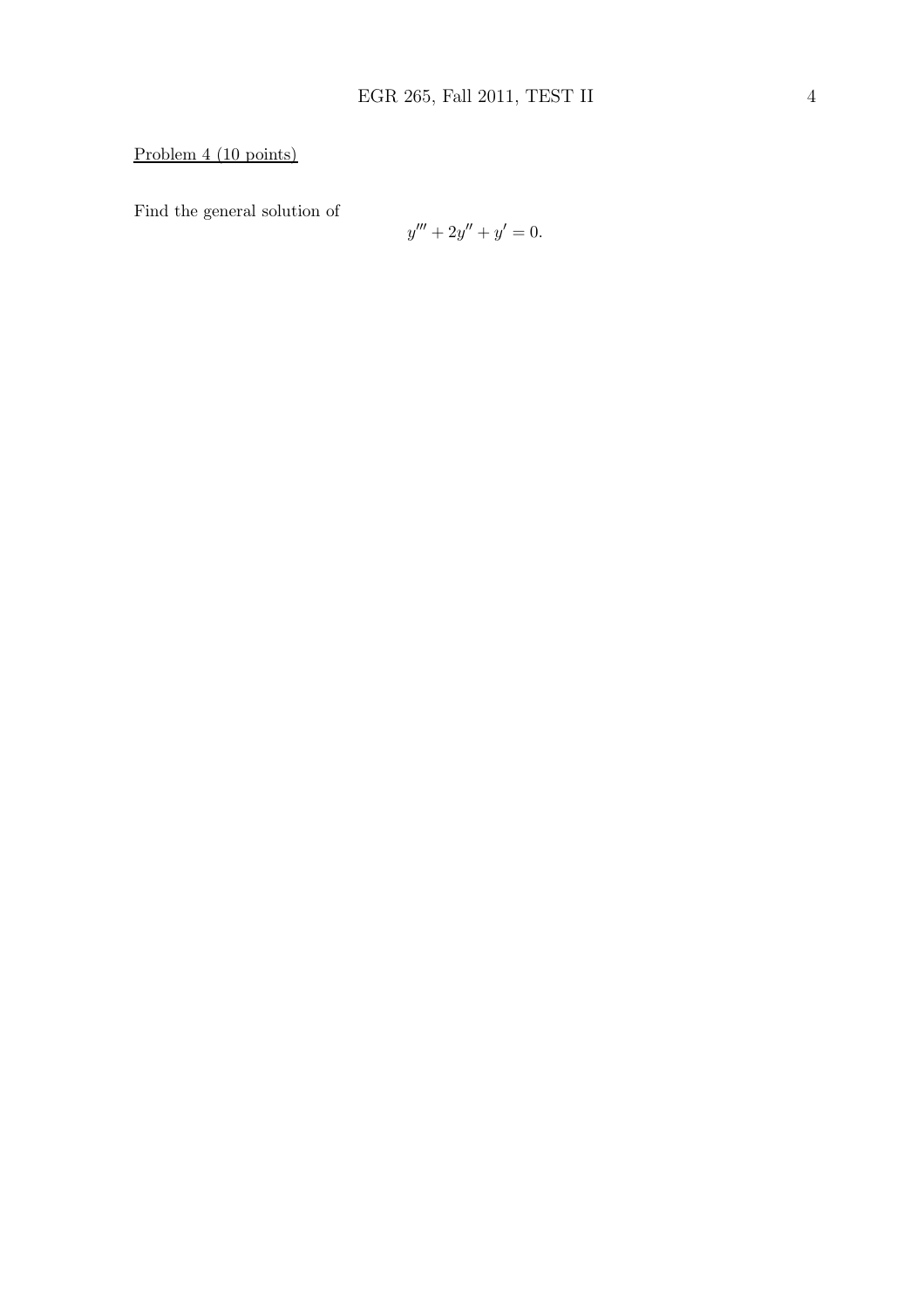A 64 pound weight stretches an undamped spring by 8 feet.

(a) Working in English units, find the value of the spring constant  $k$  in  $\frac{1}{k}$  and the mass m of the weight in slugs.

(b) Find the equation of motion of the undamped spring-mass system.

(c) Find the equation of motion if the mass is released at a position of 1 feet above the equilibrium at a downward velocity of  $1\text{ft/s}$ . Assume here that the positive x-direction is oriented downwards.